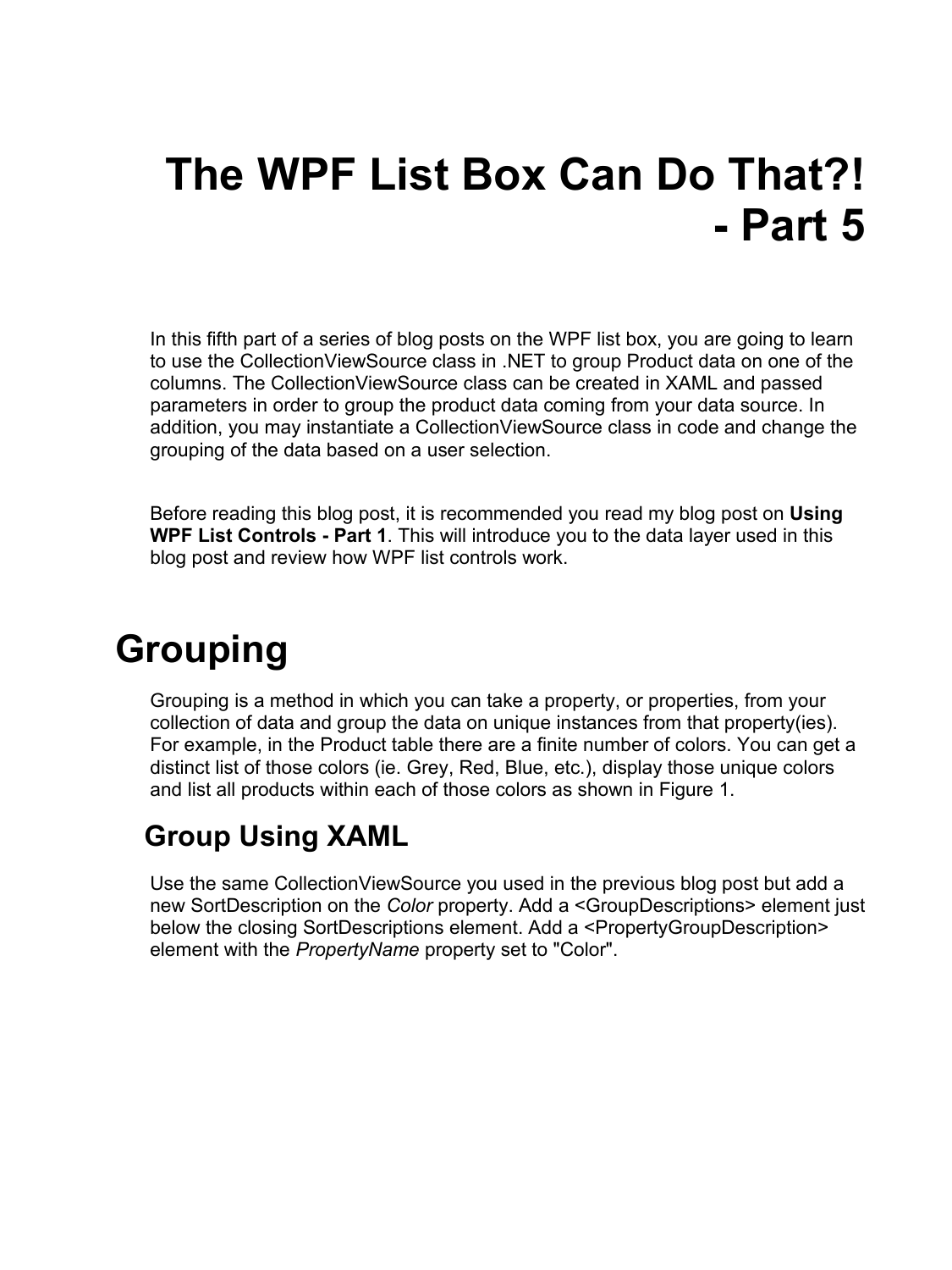```
<CollectionViewSource Source="{Binding Path=Products,
   Source={StaticResource viewModel}}"
                       x:Key="ProductsCollection">
   <CollectionViewSource.SortDescriptions>
    <scm:SortDescription PropertyName="Color"
                           Direction="Descending" />
     <scm:SortDescription PropertyName="Name"
                           Direction="Ascending" />
  </CollectionViewSource.SortDescriptions>
  <CollectionViewSource.GroupDescriptions>
     <PropertyGroupDescription PropertyName="Color" />
  </CollectionViewSource.GroupDescriptions>
</CollectionViewSource>
```
Modify the ListBox to once again use the CollectionViewSource as it's ItemsSource. Within the ListBox element add a <ListBox.GroupStyle> element to lay out how to display each Color value as shown in [Figure 1.](#page-2-0) You can see there is a thin border around the color value, and the background of the value is Blue. The complete code for the ListBox is shown below.

```
<ListBox Grid.Row="1"
           ItemTemplate="{StaticResource ProductLargeTemplate}"
           ItemsSource="{Binding 
              Source={StaticResource ProductsCollection}}">
  <ListBox.GroupStyle>
     <GroupStyle>
       <GroupStyle.HeaderTemplate>
         <DataTemplate>
           <Border BorderBrush="Black"
                   BorderThickness="1"
                   Margin="4">
             <TextBlock FontWeight="Bold"
                          FontSize="16"
                         Background="Blue"
                         Foreground="White"
                         Text="{Binding Path=Name}" />
           </Border>
         </DataTemplate>
       </GroupStyle.HeaderTemplate>
     </GroupStyle>
   </ListBox.GroupStyle>
</ListBox>
```
The Text property of the TextBlock control is bound to a *Name* property. This is not the *Name* property from the Product class, but the name of the Group defined by XAML.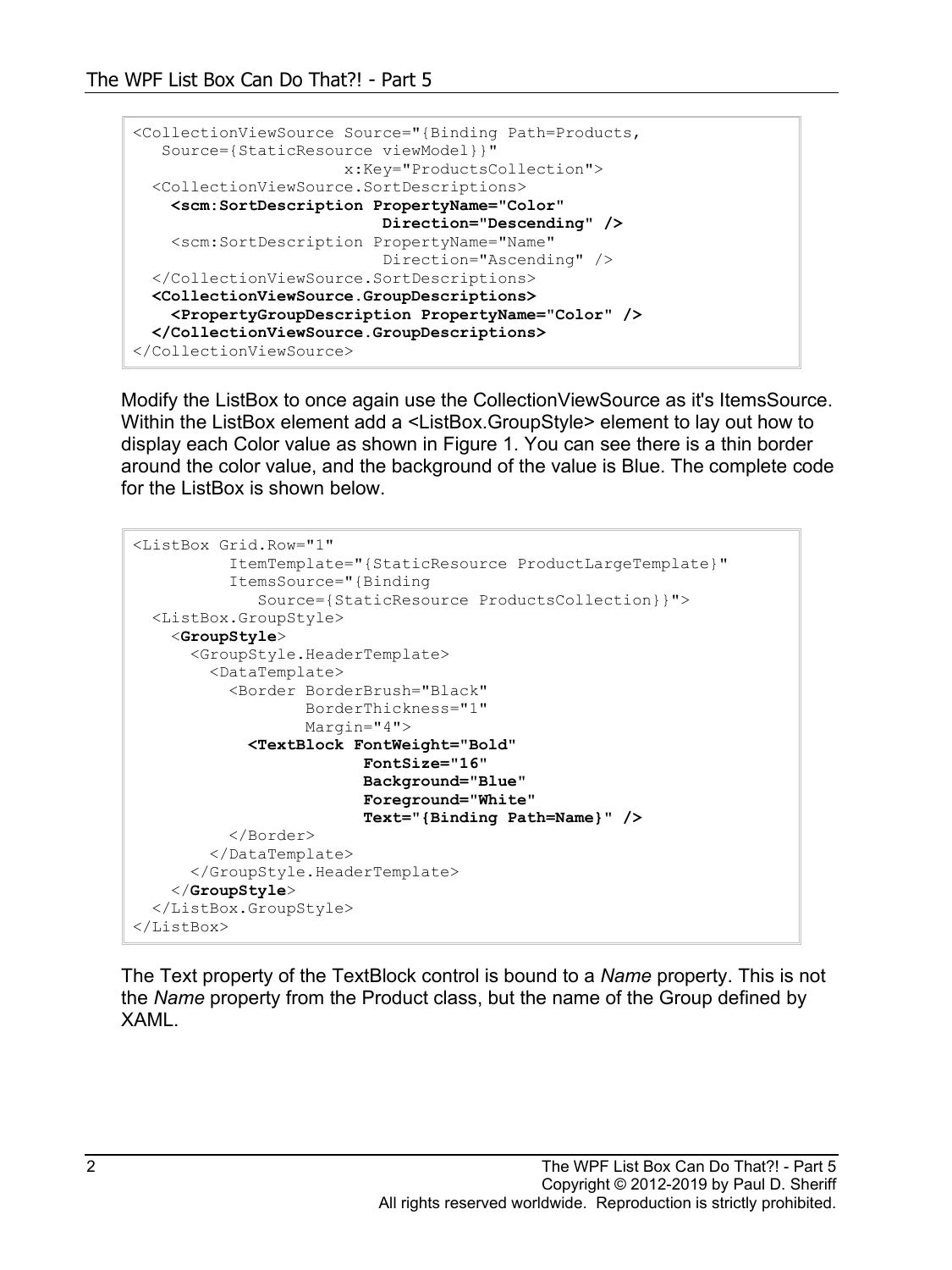| <b>Edge List Box Samples</b>   |                           |                                    |                     | П                     |
|--------------------------------|---------------------------|------------------------------------|---------------------|-----------------------|
| File                           |                           | Sorting Grouping Filter and Search |                     |                       |
|                                |                           |                                    |                     |                       |
| <b>Grey</b>                    |                           |                                    |                     |                       |
|                                |                           |                                    |                     |                       |
| Touring-Panniers, Large        |                           | No Image<br><b>Available</b>       |                     |                       |
| Product Number: PA-T100        |                           |                                    | Color: Grey         |                       |
| Cost: \$51.56                  |                           |                                    | Size:               |                       |
|                                | Price: \$125.00           |                                    | Weight:             |                       |
| Sell Start: 7/1/2002           |                           |                                    | Sell End: 6/30/2003 |                       |
|                                |                           |                                    |                     |                       |
| Category ID: 39<br><b>Blue</b> |                           |                                    |                     |                       |
| Classic Vest, L                |                           |                                    |                     | No Image<br>Available |
|                                | Product Number: VE-C304-L |                                    |                     | Color: Blue           |
| Cost: \$23.75                  |                           |                                    | Size: L             |                       |
| Price: \$63.50                 |                           |                                    | Weight:             |                       |
|                                | Sell Start: 7/1/2003      |                                    | Sell End:           |                       |
| Category ID: 29                |                           |                                    |                     |                       |
| Classic Vest, M                |                           |                                    |                     | No Image<br>Available |
|                                | Product Number: VE-C304-M |                                    |                     | Color: Blue           |

<span id="page-2-0"></span>Figure 1: Group data using XAML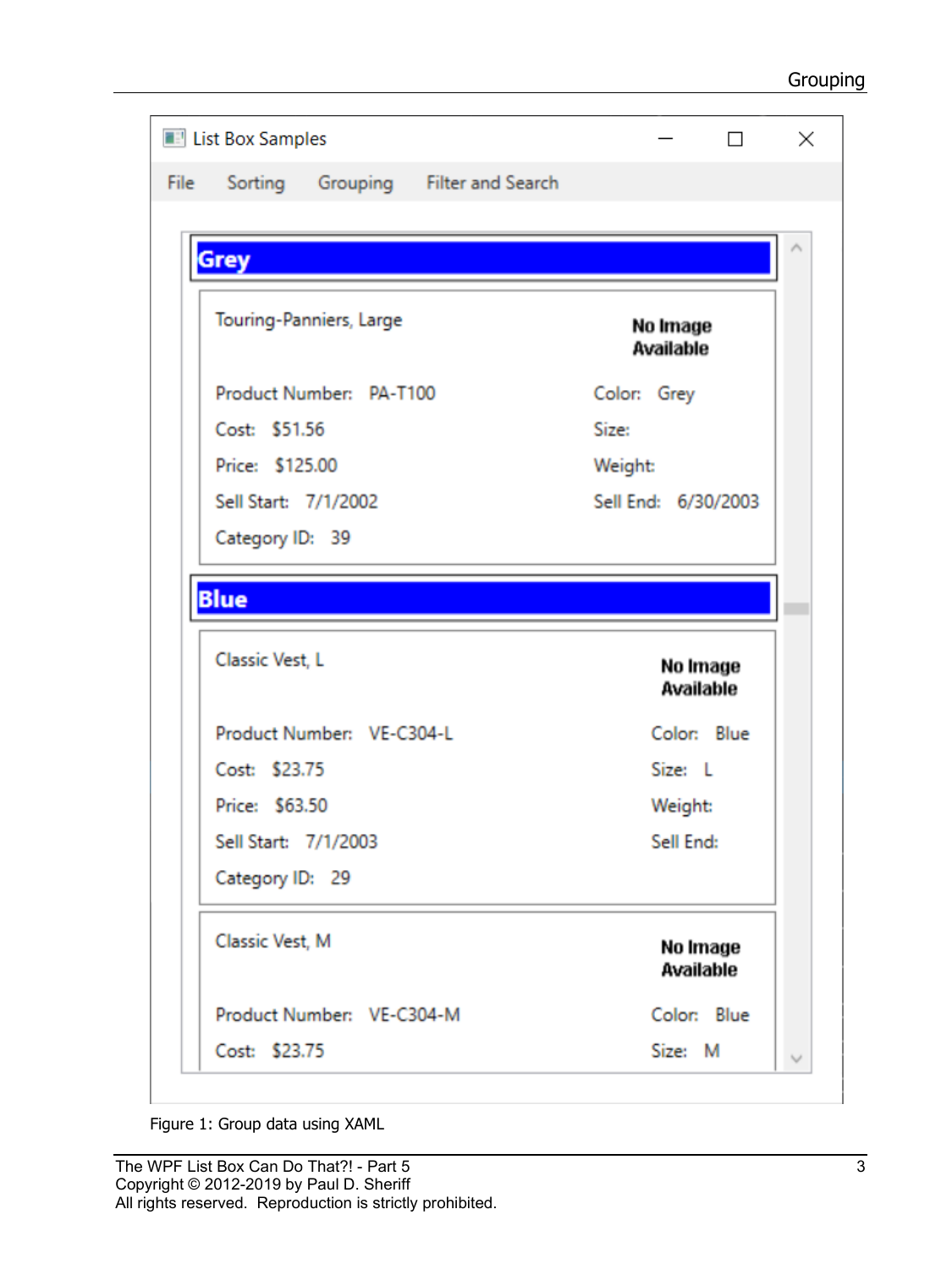#### **Group Using Code**

Let's once again add some RadioButton controls to this user control [\(Figure 2\)](#page-5-0) in order to select how to group the data. You are going to add code to group the data by color and by size. Add a *Tag* property to each of the two RadioButton controls; set one to "Color" and one to "Size". These are the names of the columns in the Product class upon which you are going to group the data.

```
<GroupBox Grid.Row="1"
           Header="Grouping Options"
           BorderBrush="Black"
           BorderThickness="1">
   <StackPanel Orientation="Horizontal">
     <RadioButton Tag="Color"
                  IsChecked="True"
                 Checked="GroupTheData"
                 Content="Group by Color" />
     <RadioButton Tag="Size"
                  Checked="GroupTheData"
                 Content="Group by Size" />
   </StackPanel>
</GroupBox>
```
Create the GroupTheData event procedure and write the code shown below.

```
private void GroupTheData(object sender, RoutedEventArgs e)
{
   if (ProductList != null) {
     ICollectionView dataView = CollectionViewSource
       .GetDefaultView(ProductList.ItemsSource);
     // Change sort order
     dataView.SortDescriptions.Clear();
     dataView.SortDescriptions.Add(
      new SortDescription((sender as RadioButton).Tag.ToString(),
       ListSortDirection.Descending));
     dataView.SortDescriptions.Add(
       new SortDescription("Name", ListSortDirection.Ascending));
     // Change group order
    dataView.GroupDescriptions.Clear();
     dataView.GroupDescriptions.Add(
       new PropertyGroupDescription((sender as RadioButton)
         .Tag.ToString()));
     ProductList.ItemsSource = dataView;
   }
}
```
Just as you did in the previous section, clear the SortDescriptions collection, then re-add the SortDescription objects. The first one should be the column name you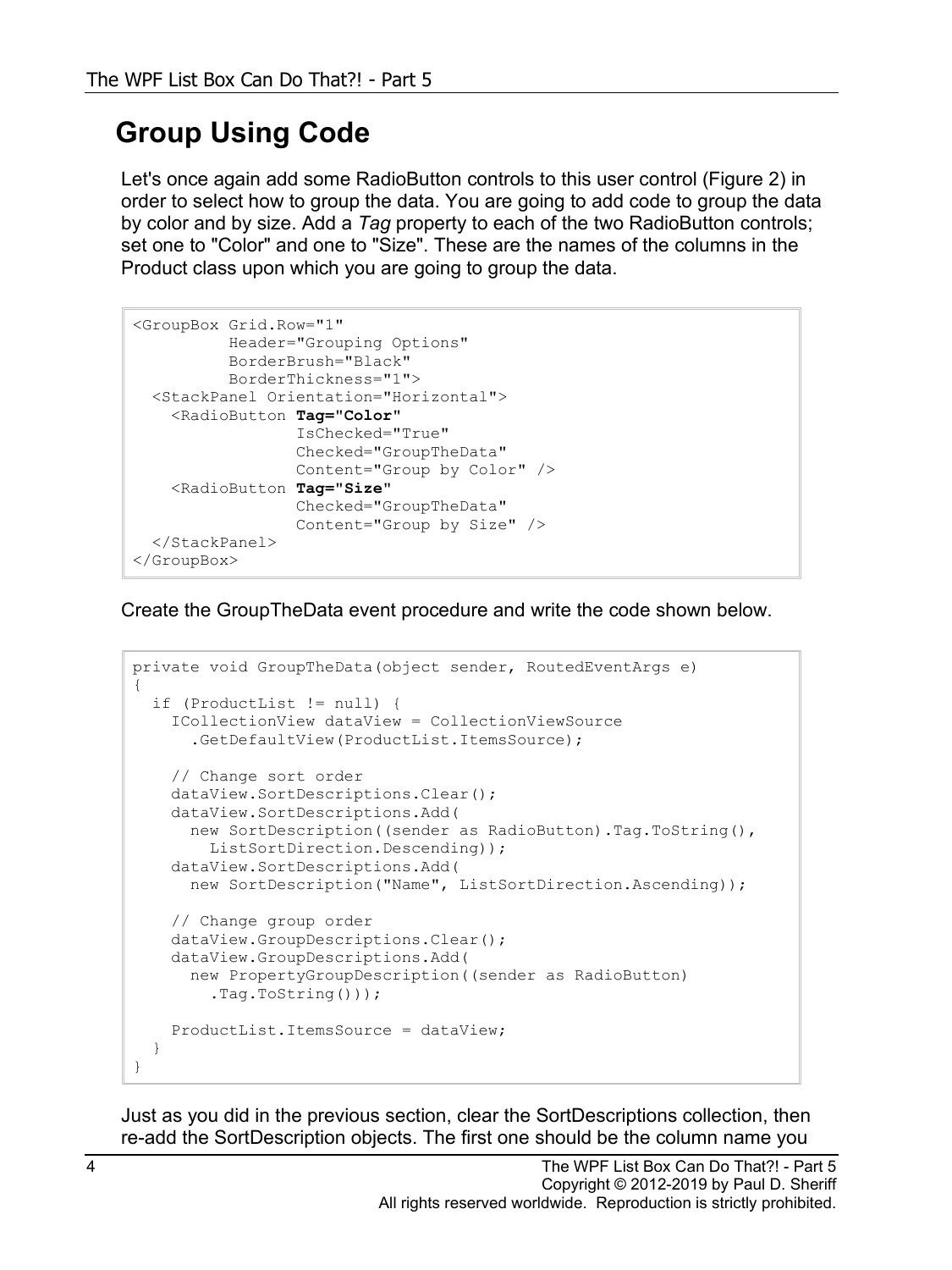are grouping upon. The second can be any other property. Next, add a PropertyGroupDescription object to the GroupDescriptions collection. This grouping is from the value of the RadioButton object clicked upon. Once this CollectionView object has been created, assign it to the ItemsSource of the ListBox to have the list box redraw itself and display the data grouped and sorted in the specified manner as shown in [Figure 2.](#page-5-0)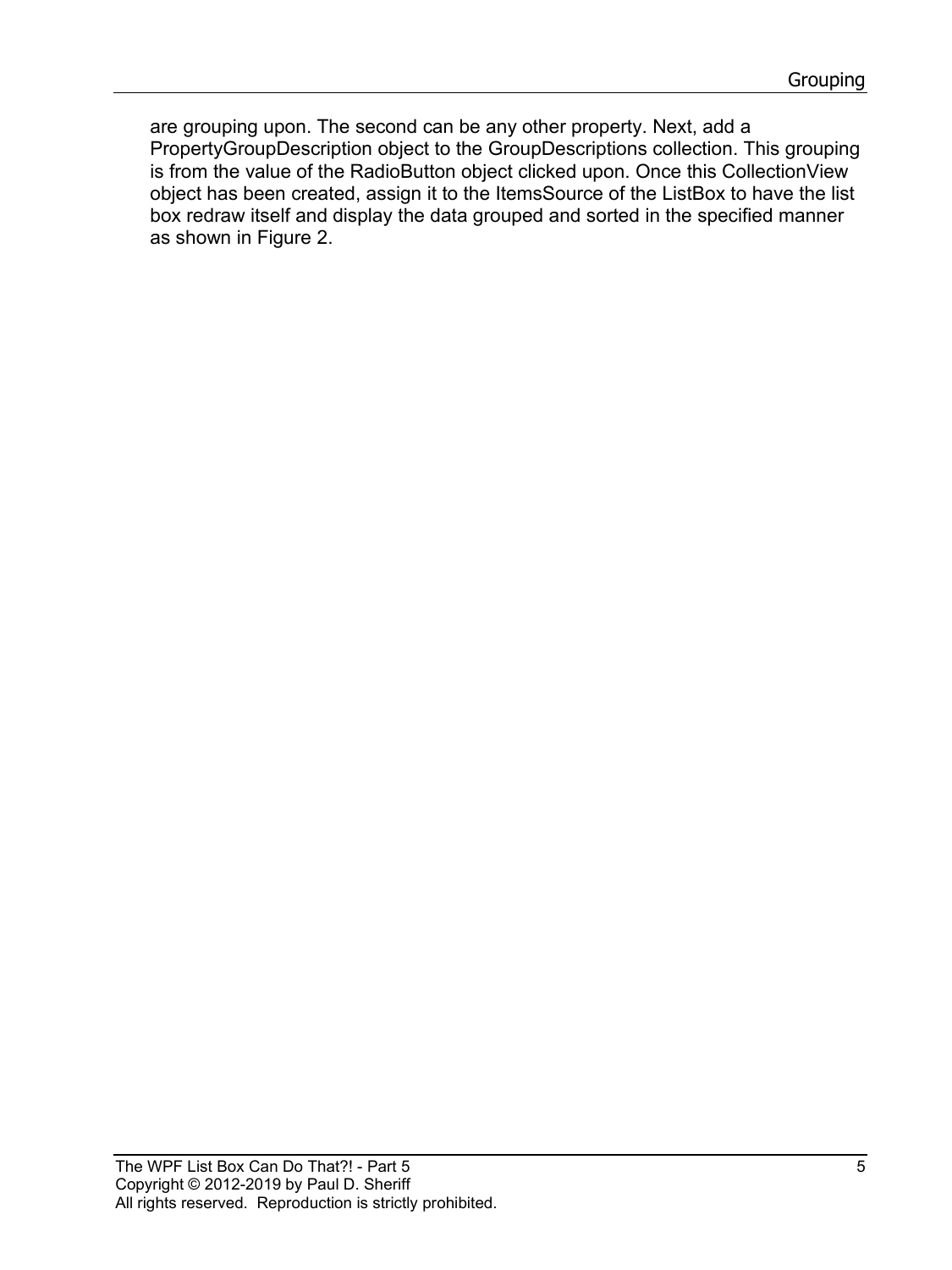| <b>EV List Box Samples</b>                                           |                 | $\times$ |
|----------------------------------------------------------------------|-----------------|----------|
| Sorting Grouping Filter and Search<br>File                           |                 |          |
| <b>Grouping Options</b><br>Group by Color <sup>1</sup> Group by Size |                 |          |
| 42                                                                   |                 |          |
| HL Mountain Frame - Black, 42                                        |                 |          |
| Product Number: FR-M94B-42                                           | Color: Black    |          |
| Cost: \$739.04                                                       | Size: 42        |          |
| Price: \$1,349.60                                                    | Weight: 1233.76 |          |
| Sell Start: 7/1/2001                                                 | Sell End:       |          |
| Category ID: 16                                                      |                 |          |
| HL Mountain Frame - Silver, 42                                       |                 |          |
| Product Number: FR-M94S-42                                           | Color: Silver   |          |
| Cost: \$747.20                                                       | Size: 42        |          |
| Price: \$1,364.50                                                    | Weight: 1233.76 |          |
| Sell Start: 7/1/2001                                                 | Sell End:       |          |
| Category ID: 16                                                      |                 |          |

<span id="page-5-0"></span>Figure 2: Use code to change the grouping on the fly.